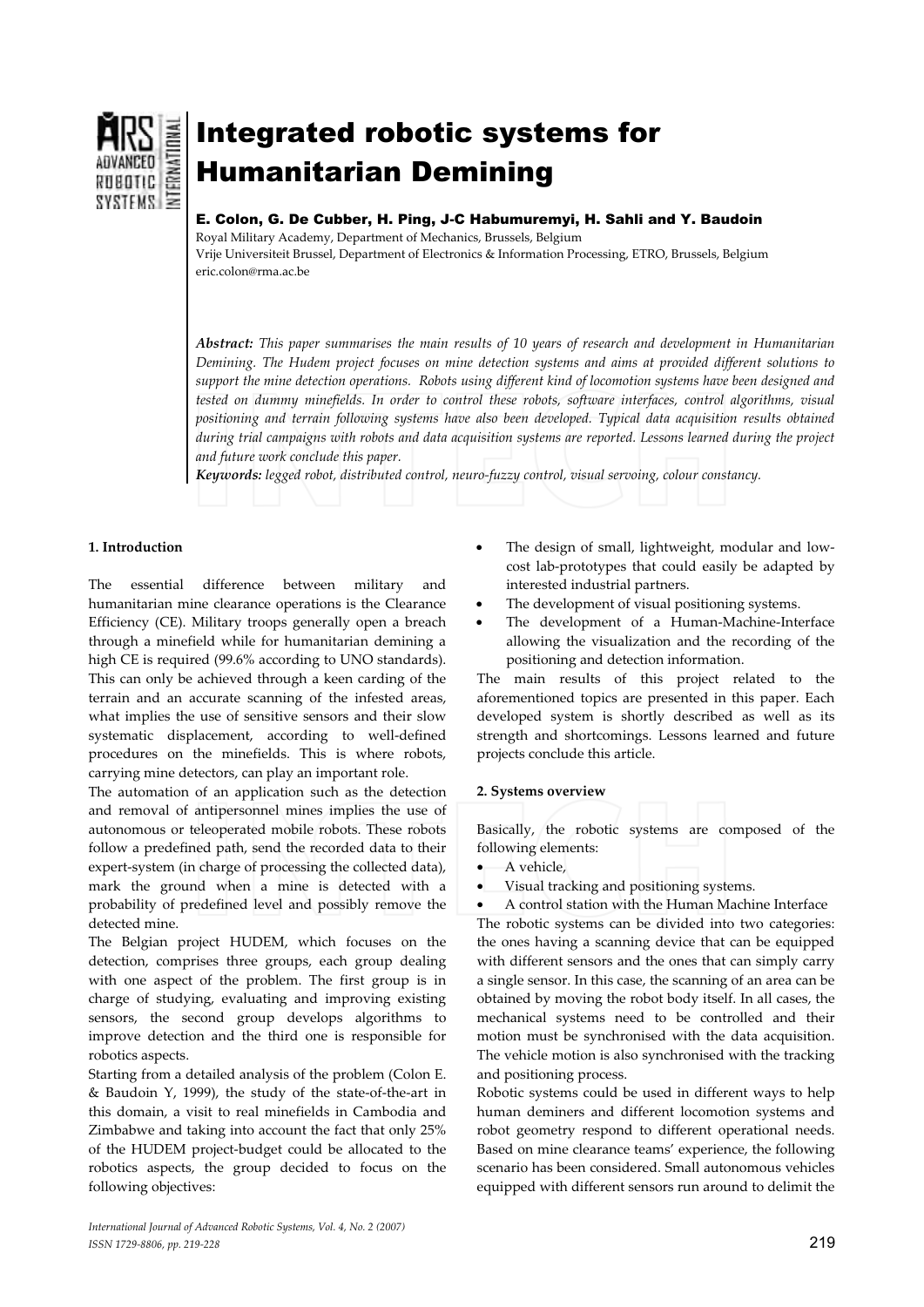area of an assigned place that is really polluted with mines. This phase when done manually is one of the most dangerous one because deminers are working faster and are taking more risks than during a systematic detection.

To study this first aspect, we have developed a small, wheeled electrical vehicle named Tridem (section 3.1) and a 6-legged walking robot (section 3.2.2). Once the actual mined area is delimited, a systematic scanning process can begin. It has been proved that the use of different sensors could drastically improve the detection efficiency and reliability. However, the data fusion process requires the registration of the data acquired by the different sensors. This requirement justifies the work done on the two other systems: the first one which is a sliding pneumatic robots with a 2 degrees of freedom scanner (section 3.2.1) and the second one which is a modified Explosive Ordnance Disposal (EOD) vehicle that carries a three-dimensional Cartesian scanning system (section 3.3). The fact that these systems have very different robot design mechanisms introduced some additional challenges in the development of the control and interface architecture. Furthermore the different sensors used in the project and more particularly their interface influenced the system implementation.

The last aspect considered in this project is the determination of the robot's position in the field. This is required for navigation but also for automatic production of detection maps. For this purpose, a visual servoing system (section 4.1) based on a pan-and-tilt colour camera has been developed (Hong P., Sahli H., Colon E. & Baudoin Y., 2000). This system tracks a colour beacon mounted on the robot and sends in real-time the threedimensional position of the sensor to the main control computer. This is a low cost alternative to expensive GPS systems. A second visual positioning system is used to maintain the sensors at a constant distance above the ground (section 4.2). Beside mobility trials, the systems have been used on dummy domestic minefields to record data for the researchers working on sensor development and data fusion algorithms.

#### **3. Robots and scanning systems**

#### *3.1 Wheeled robot*

The design of the Tridem (Fig. 1) fulfils the following requirements:

- The vehicle must be small and light enough to be transported in a normal car.
- It must be able to move across lightly broken ground.
- The equipment must be quickly repairable, at low cost and by local personnel.
- It must have low fabrication and utilization costs.

Regarding the first requirement, we have designed a wheeled robot where each wheel is equipped with a driving and a steering motor. A construction using three wheels insures a permanent contact with the ground without adding any suspension. The repairing

requirements lead us to a modular design of our robot: three similar units of driving and steering wheels are fixed on the main triangular frame. The fastening and the connections of the units to the frame should be as simple as possible to allow a quick removal. In case of breakdown or damage a module can be easily replaced by a new one. The defective unit will either be repaired locally or returned to the factory for more important repair, or thrown away if it is badly damaged.



Fig. 1. The Tridem equipped with a metal detector mounted on a passive boom.

The size of the robot takes into account the dimension and weight of the mine sensors it has to carry (max 10kg). Two electrical motors actuate each wheel: one for the rotation and one for the orientation. In addition, an onboard 32 bits micro-controller controls the three wheels. The Tridem is an omni directional vehicle that has different motion capabilities as illustrated by Fig. 2.



Fig. 2. The different motion capabilities of the Tridem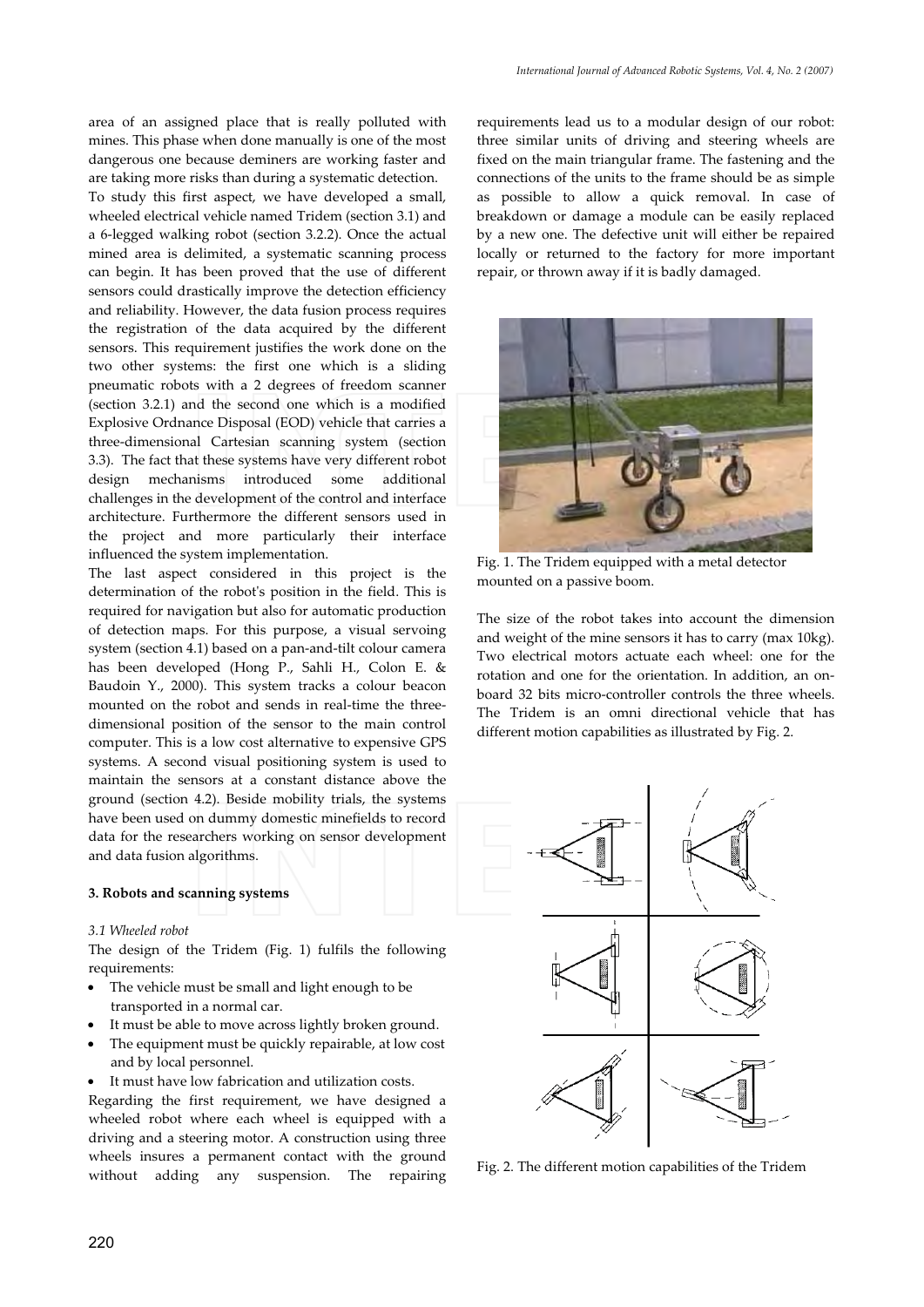The robot can perform a linear motion in any direction relative to its body; follow circular trajectories in different configuration or turn around its center.

This platform can be used to locate minefields in areas that human deminers have difficulties to reach. A first indoor prototype was built to demonstrate the concept feasibility (Alexandre, Weemaels, Doroftei & Colon, 1998). A second version with more powerful motors and a modified frame has been developed for outdoor trials. It has also been equipped with a spring articulated boom to carry light sensors. Springs are used to compensate the effect of gravity. This mechanism has one degree of freedom that permits the detector to move vertically in order to glide over obstacles. Thanks to this mechanism, the vertical axes of the robot and of the detector are permanently parallel. The Tridem can be controlled by a wired joystick, a remote control or a computer via serial communication. The robot has been tested on dummy minefields and performs well on gravels and grass but not on sand due to the limited size of the tyres. The Tridem can clear small positive and negative obstacles (5 to 10 cm) with the detector still following the ground.

#### *3.2 Legged robots*

Wheels and tracks have a poor performance in an unstructured environment when faced with a vertical step or a discontinuous surface. Legged robot is a candidate for overcoming this weakness. Legs are sometimes combined with wheels as in the Wheeled project (Guccione S. & Muscato G., 2001).

#### *3.2.1 AMRU4*

AMRU4 is a cheap legged-robot that can carry sensors used in humanitarian demining (Metal Detector, Ground Penetrating Radar…). Beside the mobility parts, it is also equipped with a two axis scanning system to move those sensors above the ground surface (Fig. 3). The Operator controls the vehicle by means of a remote computer. It can reach a speed of 0.57 m/s and has a restricted obstacle avoidance capability (10 cm).



Fig. 3. The AMRU4 with a metal detector

AMRU4 is a pneumatically actuated Robot with three functional parts. Two frames having each 4 feet slide over each other by means of two double-acting rod less cylinder (Fig. 4). The feet can move up and down and are also actuated by pneumatical cylinders. The orientation is changed by means of a pneumatic rotary drive. The maximum rotation angle is 90° what takes about 1 second (Fig. 5). Two double-acting cylinders and two incremental linear scales are used to realise the scan of the ground surface.



Fig. 4. Sliding motion of AMRU4



Fig. 5. Rotation principle of AMRU4

In order to lower the cost of the system, the control does not use servo-valves but classical 3/2 valves (Habumuremyi J-C & Baudoin Y., 2000). The pneumatic elements for one leg are showed in Fig. 6.



Fig. 6. Pneumatic control schema for one leg

An inclinometer provides pitch and roll angles to the controller. This information is used to maintain the robot horizontally as each leg can be controlled individually. The attitude positioning accuracy is about 5 mm, which is sufficient in this kind of application.

Due to the shape of the feet the robot has only be tested on grass. While pneumatically actuated robots are an alternative to electrical ones, they have additional constraints that make their use on real fields very complicated.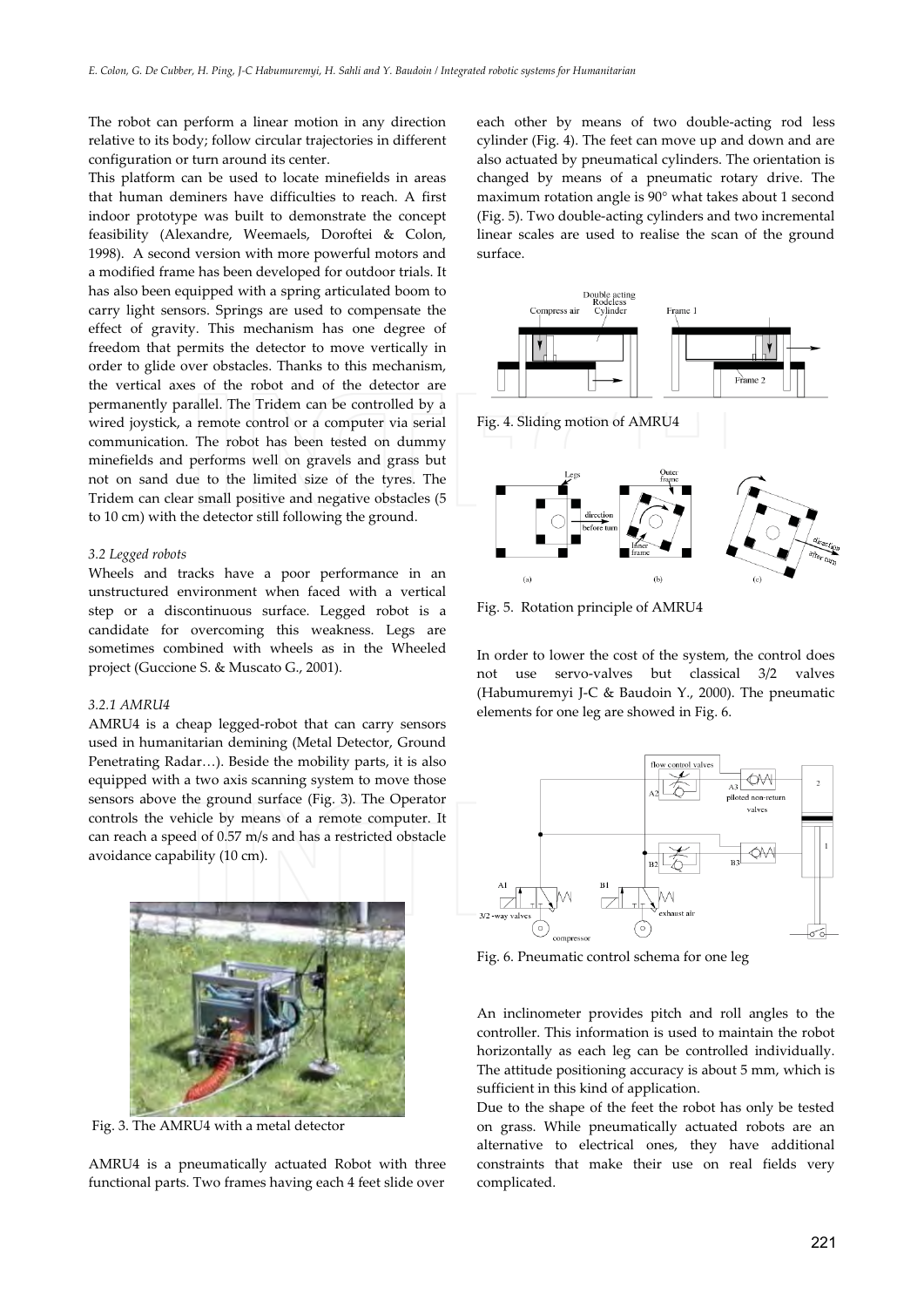#### *3.2.2 AMRU5*

AMRU5 is a hexagonal six-legged electrical robot (Fig. 7). The legs of the robot have been constructed with a compact pantograph mechanism (Fig. 8) that has the following advantages:

- Good energy efficiency due to the completely decoupled foot motions.
- Good rigidity due to the closed loop mechanical structure.
- Simple control algorithm (inverse kinematics equations are simple).

Each leg has 3 degrees of freedom and DC motors attached on each joint have 90W power rating.



Fig. 7. The six-legged AMRU5



Fig. 8. The pantograph mechanism of a leg.

Each leg is controlled by a 32 bits micro-controller (Motorola 68332). All controllers are connected to a master controller that coordinates the motion of the legs (classical alternate tripod). To control the robot a hierarchical control with four levels (motivation, body route, kinematics planning -gait planning and leg trajectory- and leg control) is applied. While a classical PID control is enough for the robot to walk in the laboratory, moving in an unstructured environment requires a more advanced controller because of the changing dynamic parameters. For this reason, a Neural-Fuzzy controller that can optimally tune the parameters of the controller has been implemented (Habumuremyi J-

C, Baudoin Y. & Kool P., 2004). In this application, we have used an ANFIS architecture (Fig. 9).

At layer 1, every node is adaptive (premise parameters) with a node function that is the membership function. Node output at layer 2 represents the firing strength of a rule. In our application, it is a product of all the incoming signals but can be in general any T-norm operators that perform fuzzy AND function.



Fig. 9. The learning network

At layer 3, a normalised firing strengths is realised by making a ratio of rule's firing strength to the sum of all rule's firing strengths. Nodes at layer 4 are adaptive (consequent parameters) with node function that can be a first-order Sugeno, zero-order Sugeno, Mamdani or Tsukamoto fuzzy model.

The following five steps are required during the development of the controller:

- Design an initial zero-order Sugeno Fuzzy Logic controller.
- Identify the dynamic model of the legs.
- Estimate the parameters of the dynamic model.
- Calculate the ideal torque to control the joints and update the parameters of the controller.
- Design the supervisory control.

Fig. 10 shows the comparison between the proposed adaptive controller and a PD controller when tracking a square signal.



Fig. 10. Response of the adaptive controller (solid line) and of the initial controller (dotted line) to a square signal.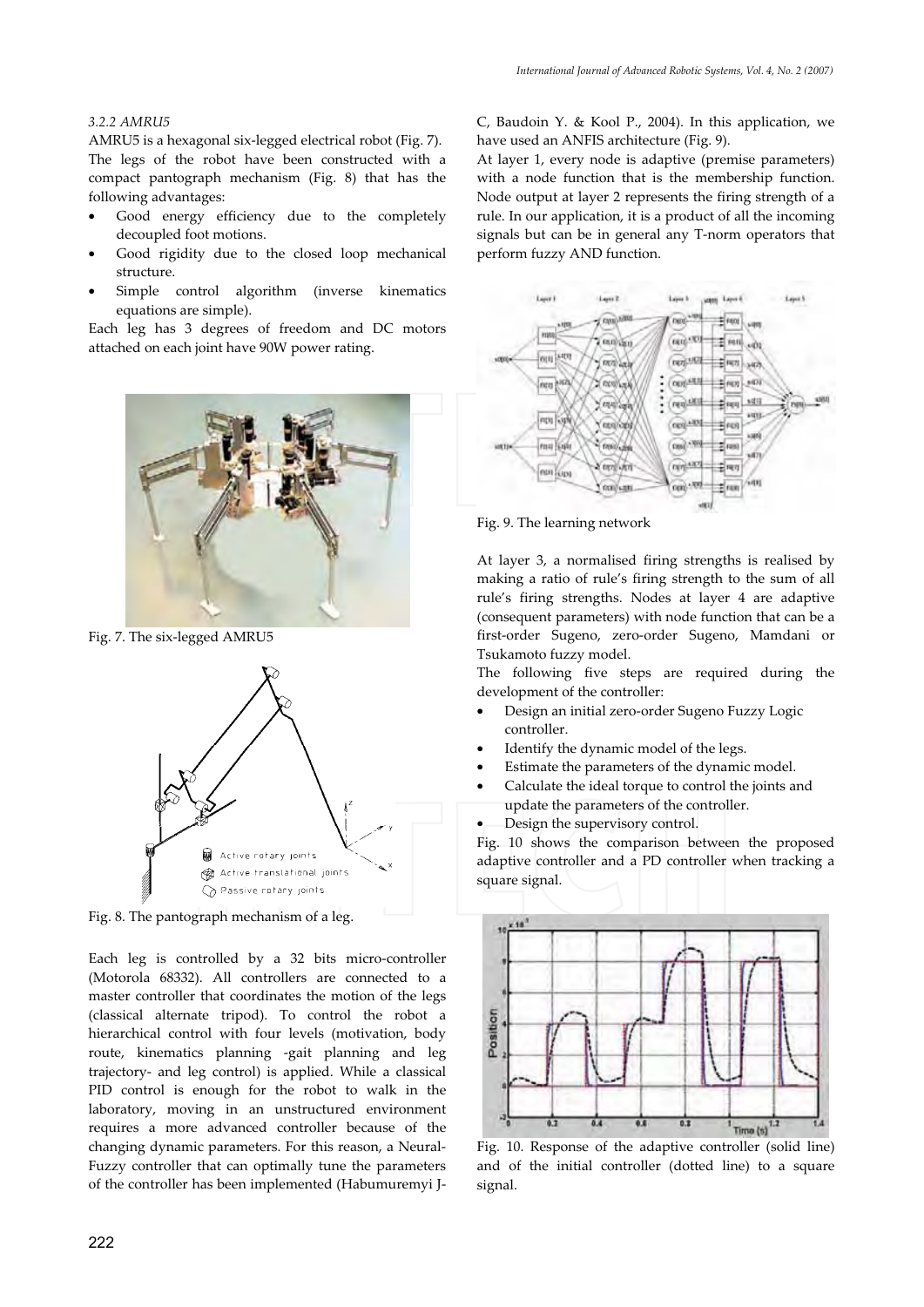We can see on this figure how fast the adaptive controller reaches the set point and how small is the final error.

#### *3.3 Caterpillar robot and ground scanning system*

The Hunter is a caterpillar EOD platform (Fig. 11) that was used by the Belgian Army for anti-terrorism operations. The original manual control system of the vehicle has been interfaced with a micro-controller such that the vehicle can be computer controlled. In order to scan an area and acquire registered data of objects buried in the ground, a scanning system has been developed.



Fig. 11. The Hunter platform with the Cartesian scanner

The scanner is actually a Cartesian robot with three degrees of freedom. A DC servomotor coupled with a planetary gear-head actuates each axis. An optical digital encoder is used for position and speed feedback and contact switches have also been placed at the end of each axis. The useful area is 850 by 500 mm and the vertical axis has a travel distance of 500 mm, the repeatability is 1mm. The scanner can be used on both sides of the vehicle and is powered with batteries or with a power supply.

The whole system has a multi-processing architecture that comprises the following components (Fig. 12):

- The HMI computer,
- An embedded computer for data acquisition and communication with the HMI computer,
- The motion controller (micro-controller),
- The visual tracking and location computer (section 4).

The following functions are distributed among the different processing units:

- Motion control
- Processes Synchronisation
- Data Acquisition

The control architecture comprises two loops: a high level control loop that runs on a Master PC and synchronises high level processes and a low level control loop running on a micro-controller that performs classical control functions (position and speed control). The Master PC is responsible for the synchronisation of the robot motion with the positioning system and for the synchronisation of the scanning with the data acquisition. It sends configuration and trigger commands to the microcontroller trough a serial link and performs the data acquisition.



Fig. 12. Control architecture of the acquisition system.

The role of the Master PC can be played by the HMI PC, when this is directly connected to the vehicle and to the sensors, or by an embedded PC which communicates via an Ethernet radio link with the HMI PC. The HMI application (section 5) manages all control aspects: vehicle and scanning control, communication and data acquisition. A high interactivity and user-friendliness is reached through the use of efficient programming techniques.

The low-level control is realised with a 32-bit microcontroller that communicates through a serial link with the Master PC. The 32-bit micro-controller is very versatile and powerful; it performs the following functions:

- It controls the electrical motors of the scanner,
- It monitors signals coming from contact switches,
- It generates analogue signals for the tracks of the caterpillar vehicle,
- It hosts the main communication loop with the Master PC.

The main characteristics of the control methods are given in the remainder of this subsection, more information can be found in (Colon E. & all, 2002). What concerns the Hunter, two control levels can be distinguished: a loop that manages the communication through the serial interface and the motion control functions that are interrupt-based. On the micro-controller, the serial port is polled and a *switch-case* instruction fires the function corresponding to the received code. Main high level control functions for the Hunter are: set scanning limits, set position, set speeds, move to area limits, start scanning... During the scanning, synchronisation signals are sent to the Master PC to trigger the data acquisition. Two scanning modes are available: a continuous and a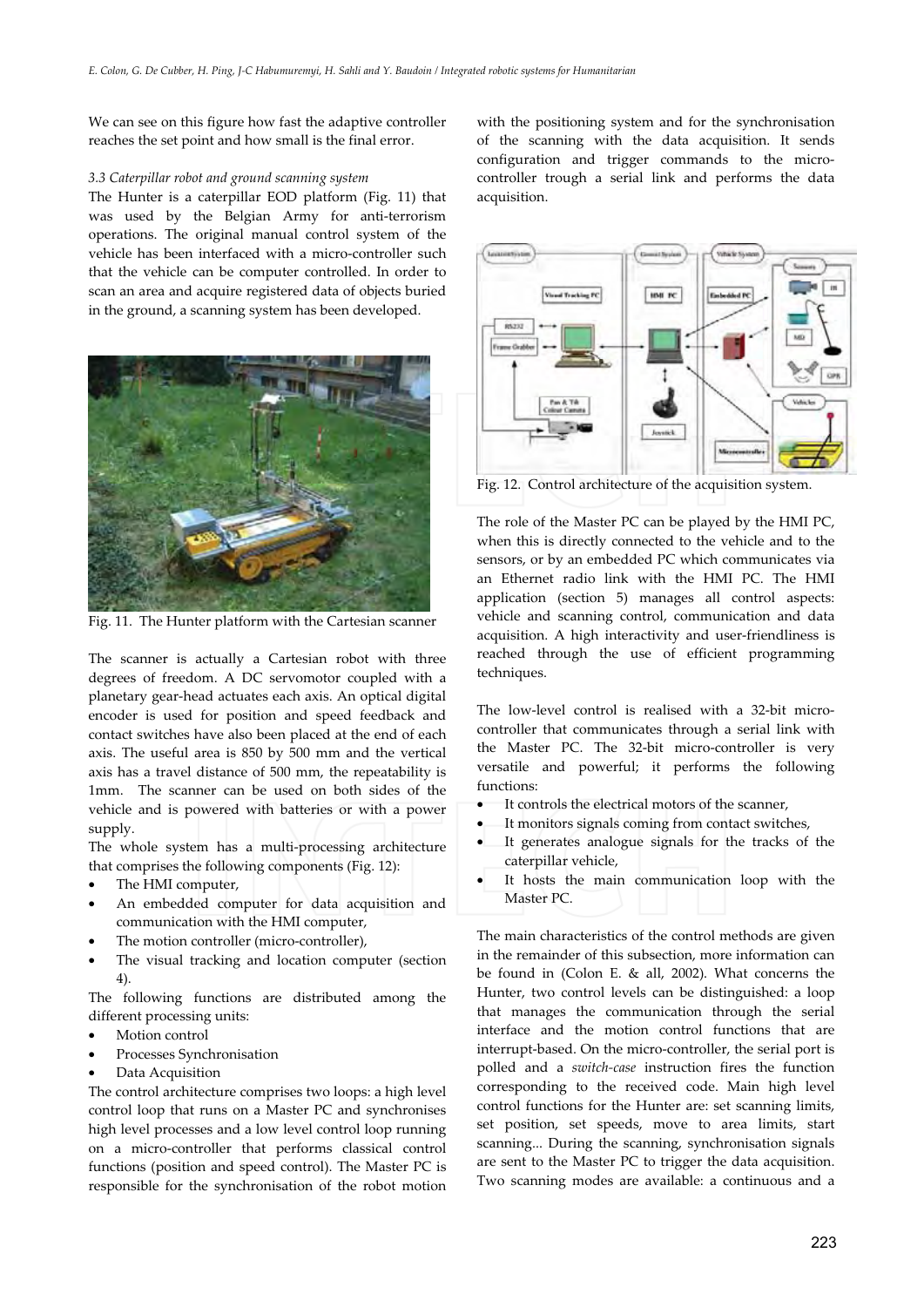discrete one. In the discrete mode, the scanner stops at every step waiting for the end of the data acquisition. The acquisition step can be changed in the set-up dialog box of the HMI.

This system has been tested with different sensors on dummy minefields (section 6).

### **4. Visual positioning systems**

#### *4.1. Colour-based positioning system*

This system determines the robot's positions that are used to automatically generate a map of the detections (Hong P., Sahli H., Colon E. and Baudoin Y, 2000). It is able to track a moving target (a coloured ball) by controlling a colour camera mounted on a pan/tilt head, so that the moving object is maintained in the centre of the image (Fig. 13). Furthermore, the size of the target is kept constant by using a motorised zoom and the value of the zoom gives an estimation of the distance. As the orientation of the camera is also known, the ball is completely located in the field.



Fig. 13. The tracking system principle.

The visual system has four capabilities: target detection, target motion model online identification, camera control for target tracking and target position estimation. In order to minimize the time required for the image target detection, the target is made of elementary features: a simple plain colour spherical object (Fig. 14).

Our approach is directly based upon the physical characteristics of colour reflection. The main problem for the correct interpretation of a camera image is that the measured intensities are function of a large number of parameters and most of them cannot be retrieved in any possible way due to their strong interconnectivity. The colour of an object in the image is therefore more an appearance than a real material property. Nevertheless, colour can be used to identify objects as long as the parameters that influence the formation of the perceived colour are taken into account (Fig. 15). The colour classification process utilizes the distribution of the target colour in the l1-l2-l3-space, a colour space that was originally introduced by Gevers and Smeulders (Gevers

T. & Smeulders A.W.M, 1999) as a space that uniquely determines the direction of the triangular colour in the RGB space.



Fig. 14. Detected target.

It poses an attractive alternative to the HSI space due to its computational simplicity. The algorithm comprises three phases:

- In a learning phase, the algorithm learns the reflection characteristics of the object to be tracked. Small patches of images are accumulated over time while the material in question is subjected to a varying illumination.
- Having the reflectance spectrum of the target object and the obtained illumining spectra corresponding to different lighting conditions, we can correctly classify newly presented pixels as belonging to the target object or not, while keeping track of newly arising lighting conditions.
- During the actual tracking phase, the illumination model is continually updated using Bayesian reasoning. In this model updating stage, estimates for new lighting conditions and their corresponding illumining spectra are calculated. It is this procedure that ensures the adaptive nature of the pixel classification process within the general targettracking program.



Fig. 15. Illustration of the colour constancy in different illumination conditions.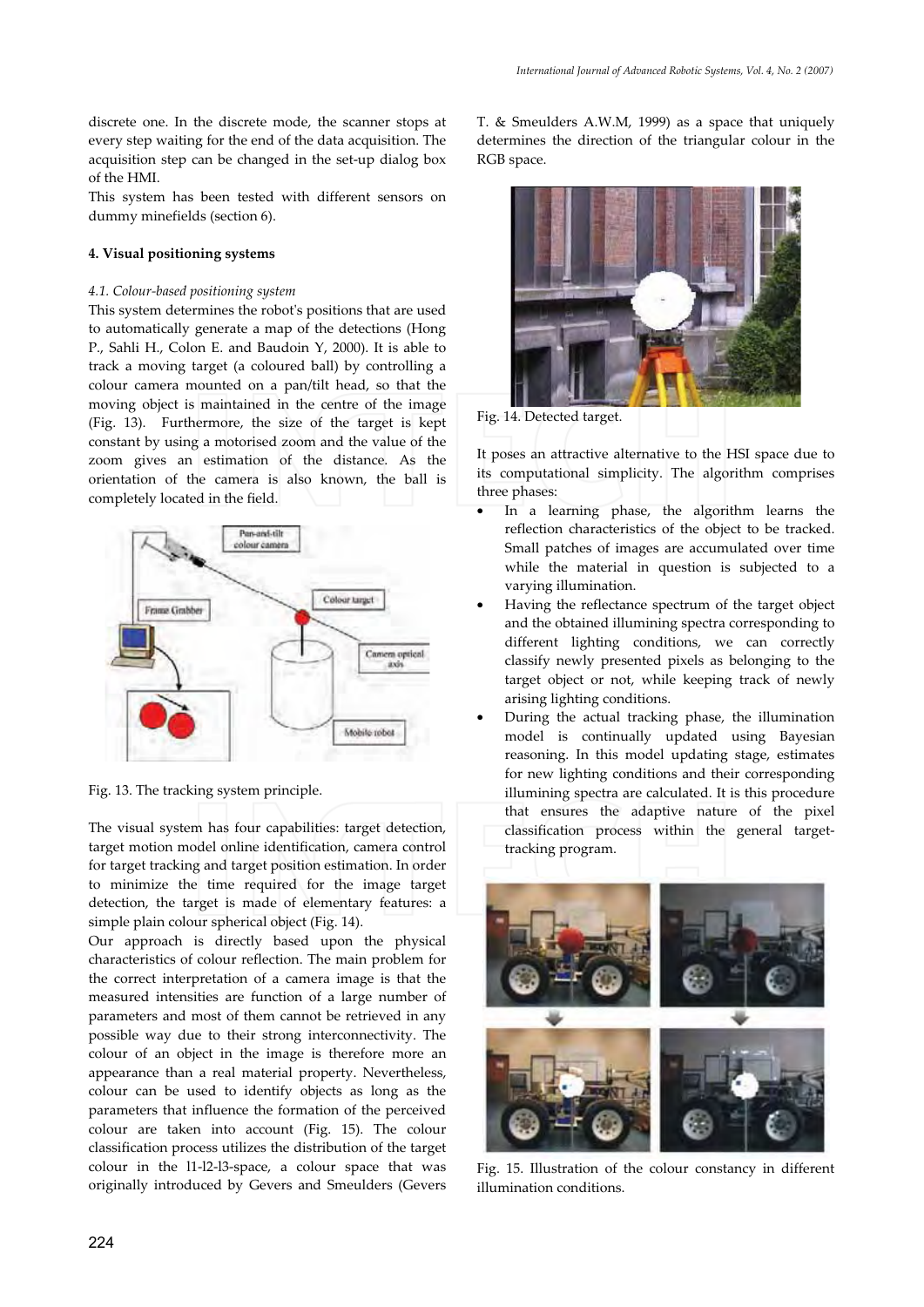The second stage of the detection scheme uses mathematical morphology operators for circular object detection. The camera control exploits the detection in conjunction with an affine fit between 2 consecutive images. After the affine fit has been made, the camera control parameters are estimated. Due to the fact that the perspective projection is a many to one mapping, we designed the servomotor-camera-target system as a time variant system. A two phases' control strategy is therefore implemented. During the first phase (initialisation) the target dynamics is estimated. The second phase consists of a state feedback control strategy. The target depth is estimated by using the appearance similarity between the target and its image. This system updates the target localization in real-time (25 images/second).

A typical precision of 30 cm at distances of 15 m is obtained (Fig. 16), which is enough for this kind of application. Off course, the maximum distance is function of the target size and of the required precision. In order to increase the precision of the location process in varying conditions the coupling of the camera with a laser telemeter is considered.



Fig. 16. Typical location result.

#### *4.2. Distance by defocus for ground following*

In scanning applications we generally need to keep the sensors above the ground surface at a constant distance. Machine vision can be used for this purpose. The idea is to use two fixed focal length cameras and set them focused on two different distances z<sub>1</sub> and z<sub>2</sub>, as shown in Fig. 17, the ground lying between the two distances (Kundur S., Raviv D. & Kent E., 1997). When the robot or the scanning moves, the ground height changes and the image of one camera becomes clearer and that of the other one becomes further blurred. If the ground moves in the opposite direction the reversed results occur. If we can control the height of the scanning system, we can keep the ground at a specified distance between  $z_1$  and  $z_2$ . In order to evaluate how much an image is blurred we analyse them by using the Image Quality Measure (IQM) that is a kind of high-pass filter and is defined as:



Fig. 17. System set-up.

$$
IQM = \frac{1}{|D|} \sum_{x=x}^{x} \sum_{y=y}^{y} \left( \sum_{p=-L}^{L} \sum_{q=-L}^{L} I(x,y) - I(x+p,y+q) \right) \tag{1}
$$

In equation (1),  $I(x, y)$  is the intensity at pixel  $(x, y)$ ,  $\dot{x}$  and  $\dot{x}$  are the initial and final *x* -coordinates of the window respectively;  $y_i$  and  $y_f$  are the initial and final *y* -coordinates of the window in the image respectively and  $L_c$  and  $L_r$  are positive integer constants, which represent the mask size;  $D$  is a normalization factor defined as

$$
D=(2 \cdot Lc+1) \cdot (2 \cdot Lr+1) \cdot (xf -xi) \cdot (yf -yi) \tag{2}
$$

It can be shown that there exists a distance  $z_0$  where the IQM of the two images are equal. Fig. 18 shows the difference between the two IQM's for different textures (carpet, uniform ground and newspaper). The difference is used to control the motion of the camera's and thus to keep them (and the associated sensors) at a constant distance above the ground.



Fig. 18. ΔIQM evolution in function of the ground distance

As we know the focal distance of the camera's we can actually obtain the distance from the ground as illustrated by Fig. 19 showing a 3D view of an anti-tank mine lying on the ground.

This method is independent of the texture and requires only short calibration operations. The obtained precision is typically 1 mm at 30 cm distance.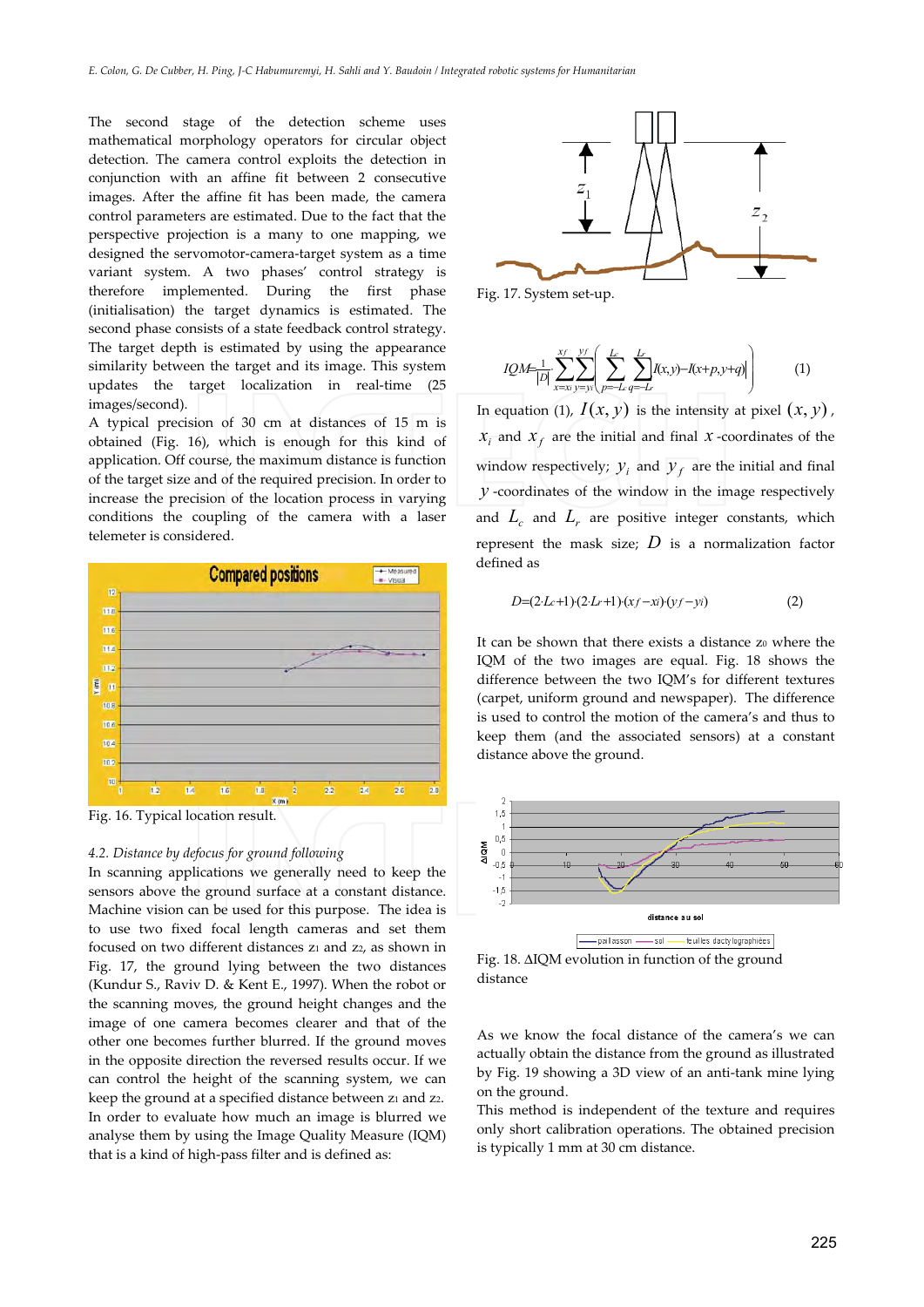

Fig. 19. 3D view of an anti-tank mine (right) lying on the ground.

# **5. Human Machine Interface**

The graphical user interface of the control program CoRoDe (Control of Robots for demining) is shown in Fig. 20. This program offers the following functions:

- Control of the vehicle,
- Configuration and control of the scanning system,
- Configuration of the sensors,
- Data visualisation,
- Data archiving,
- Mapping.

The main area is devoted to data visualisation. It can alternatively display a map with successive locations of the robot or the sensors' data.

Displayed data can result from two different acquisition methods:

- Global acquisition:
	- Infrared images
	- Video images (used to view and record pictures from the scanned area)
- Sequential acquisition:
	- Single values organised as a 2D image (Metal Detector data)
	- One-dimensional data merged into a 3D volume (Ground Penetrating Radar).

The map contains a reference frame and consecutive positions of the robot and scanned areas. The user can switch between either configuration by clicking on a button in the toolbar.

Data acquired during a scan process are saved in two different formats: first as binary data for later processing (double for GPR, double word for MD) and as 8 bits grey scale raw images for direct visualisation. The data acquisition, scanning, location computation and vehicle motion are integrated into a sequence that is controlled by the user with button commands lying in a single toolbar. The interface is simple and intuitive thanks to the use of well-known symbols (VCR-like) and standard colours. In this application, one of the requirements was to let the user keep control of the process; at every moment the user can pause, resume or stop the operations.

It is also essential to provide information during internal processing or timeouts. In this case, sensors' data are drawn on the screen as the scanning progresses. The position of the scanner relative to the maximum positions, the status of the scanning sequence and the main options are also presented to the user and regularly updated. Finally the use of additional communication threads preserves the interaction with the user interface. The software has been satisfactorily used with different sensors on dummy minefields durign data acquisition campaigns.



Figure 20. The CoRoDe application User Interface

# **6. Data acquisition and processing**

Three different sensors have been successfully used in the project: a metal detector (MD), a Ground Penetration Radar (GPR) and an infrared camera. A fourth one, a pyrometer, has been tested but abandoned due to unsatisfactory results. The data acquisition process requires different interfaces: the metal detector has a serial interface, the GPR data are read through a GPIB interface of a high speed oscilloscope, the images coming from the infrared camera are captured with a frame grabber (through a cable or a wireless connection). Fig. 21 shows the antennas of the MD and GPR sensors mounted on the Hunter scanner.



Fig. 21. The MD and GPR antennas.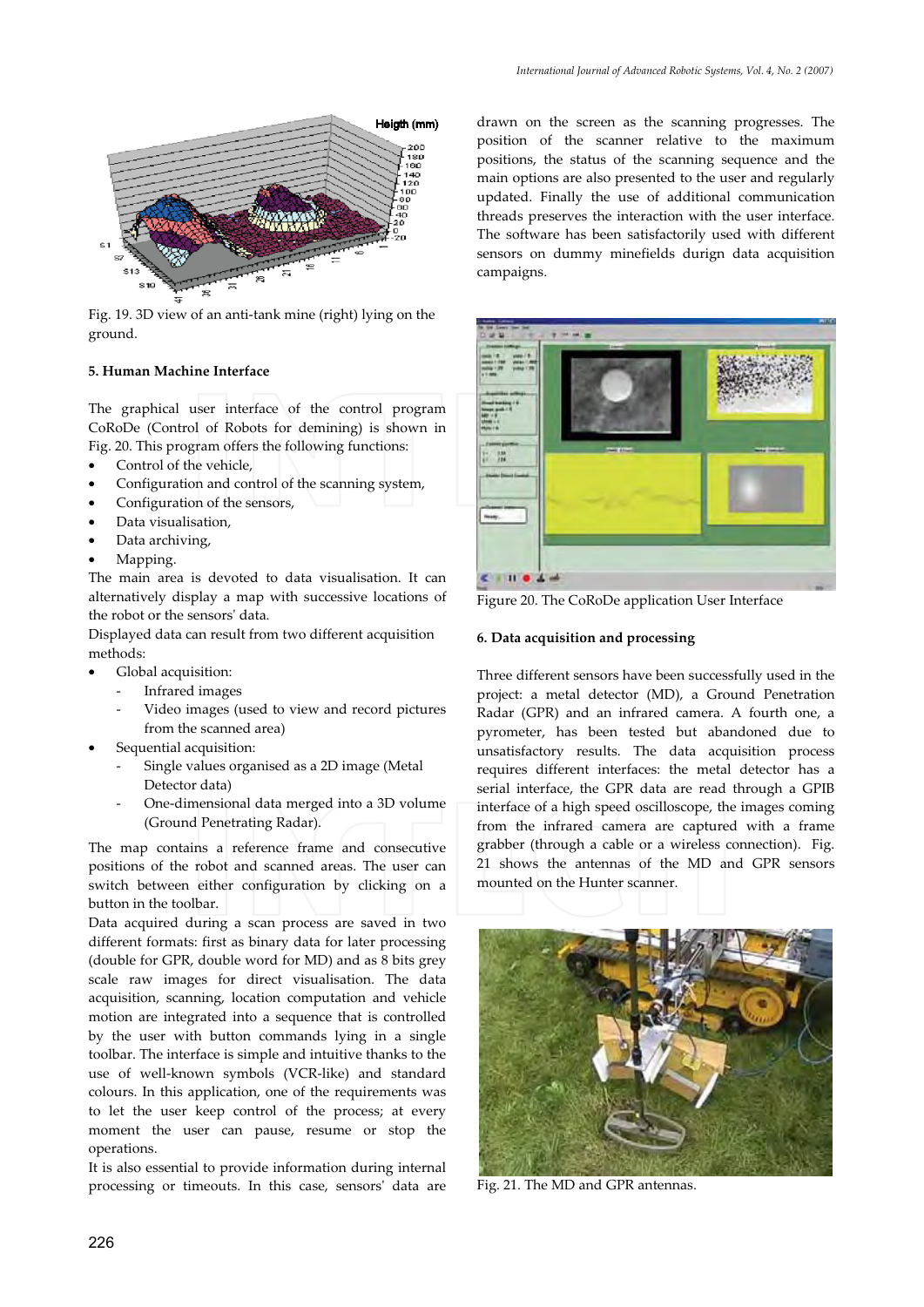Typical results obtained with those sensors are presented hereafter (Baudoin Y., Acheroy M. &. Colon E. 2003). A scanning of a close-loop wire with the metal detector is given in Fig. 22. Advanced image processing techniques can recover the original shape from the acquired data.



Fig. 22. Close-loop wire (left), the raw metal detector image (centre) and the image after image processing (right).

The following figures illustrate typical results obtained by a systematic scanning of a PMN mine with the Ground Penetrating Radar.



Fig. 23. B-scan of the mine (vertical plane)



Fig. 24. C-scan of the mine (horizontal plane)



Fig. 25. 3D view of the mine.

# **7. Project evaluation**

The different systems presented in this paper have been used to acquire data on dummy minefields and have allowed researchers involved in the project HUDEM to develop and improve sensors and data processing algorithms.

From a robotic point-of-view, it has proven difficult to bring prototype vehicles or robots that had not been designed for this purpose on the fields. Most robots lack robustness and ease of use. However, they have been of great benefits in the HUDEM projects and have contributed to its success.

#### **8. Future work**

A new vehicle manufactured by Robosoft has been recently acquired to continue research activities in the Humanitarian Demining domain. The Robudem (Fig. 26) has four wheels that are individually actuated by electrical motors. The two axles are steerable and are actuated by two linear electrical motors via an Ackerman mechanism.



Fig. 26. The Robudem on the field.